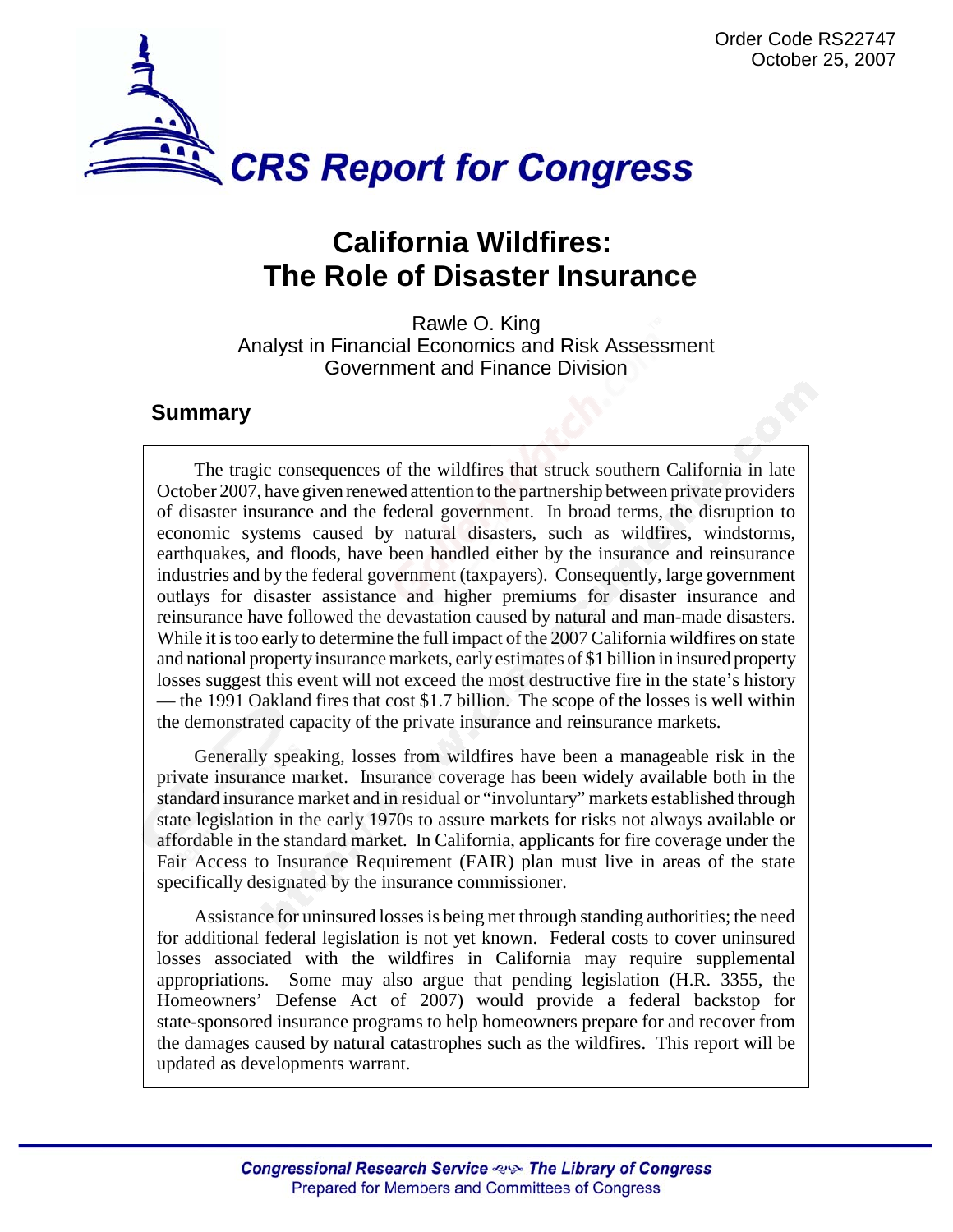### **Wildfire Data Overview**

On October 24, 2007, President Bush issued a federal emergency disaster declaration in response to property damage from wind-driven southern California wildfires that destroyed approximately 1,600 homes on 450,000 acres of land in seven counties stretching from Los Angeles to San Diego.<sup>1</sup> As of October 24, 2007, estimates of property damage provided by the Insurance Information Network of California suggests that insurance claims "will likely top \$1 billion."2

While California has a history of significant outbreaks of wildfire, such disasters are not commonplace, nor do they consistently exceed the billion dollar threshold in insured losses that the current wildfires are expected to reach. **Table 1** shows that the current blazes remain short of the \$2.5 billion in insured losses (2006 dollars) from the state's worst series of wildfires in over thirty years, the 1991 Oakland/Alameda fire that destroyed 2,000 homes.

# **Table 1. Top Ten Catastrophic Wildland Fires in California, 1970-2007**

| <b>Rank</b>    | <b>Date</b>           | <b>Location</b>                                                              | <b>Nominal</b><br><b>Dollars</b> | <b>Real 2006</b><br><b>Dollars</b> |
|----------------|-----------------------|------------------------------------------------------------------------------|----------------------------------|------------------------------------|
| $\mathbf{1}$   | Oct. 20-21, 1991      | Oakland, Alameda Counties, CA                                                | \$1,700                          | \$2,516.3                          |
| $\mathfrak{D}$ | Oct. 25- Nov. 4, 2003 | San Diego County, CA                                                         | 1,060                            | 1,161.4                            |
| $\mathcal{F}$  | Oct. 25-Nov. 3, 2003  | San Bernardino County, CA                                                    | 975                              | 1,068.3                            |
| $\overline{4}$ | Nov. 2-3, 1993        | Los Angeles County, CA                                                       | 375                              | 523.2                              |
| 5              | Oct. 27-28, 1993      | Orange County, CA                                                            | 30                               | 488.3                              |
| 6              | June 27-July 2, 1990  | Santa Barbara County, CA                                                     | 265                              | 408.8                              |
| 7              | <b>July 2007</b>      | Lake Tahoe                                                                   | 150                              | 150.0                              |
| 8              | Sep. 22-30, 1970      | Oakland-Berkeley Hills, CA                                                   | 24.8                             | 128.9                              |
| 9              | Nov. 24-30, 1980      | Los Angeles, San Bernardino,<br>Orange, Riverside, San Diego<br>Counties, CA | 43                               | 105.2                              |
| 10             | July 26-27, 1977      | Santa Barbara, Montecito, CA                                                 | 20                               | 66.5                               |

(ranked by cost in millions of 2006 dollars)

**Source:** Insurance Services Office's Property Claims Services, Insurance Information Institute.

<sup>&</sup>lt;sup>1</sup> "Major Disaster Declarations, California Wildfires," at [http://www.fema.gov/news/ event.fema?id=9045], visited October 25, 2007.

<sup>&</sup>lt;sup>2</sup> Insurance Information Network of California, "October 24: Insurance Claims Filings and Estimated Insured Losses," at [http://www.iinc.org/articles/221/1/October-24 — Insurance-Claims-Filings-and-Estimated-Insured-Losses/Page1.html], visited October 25, 2007.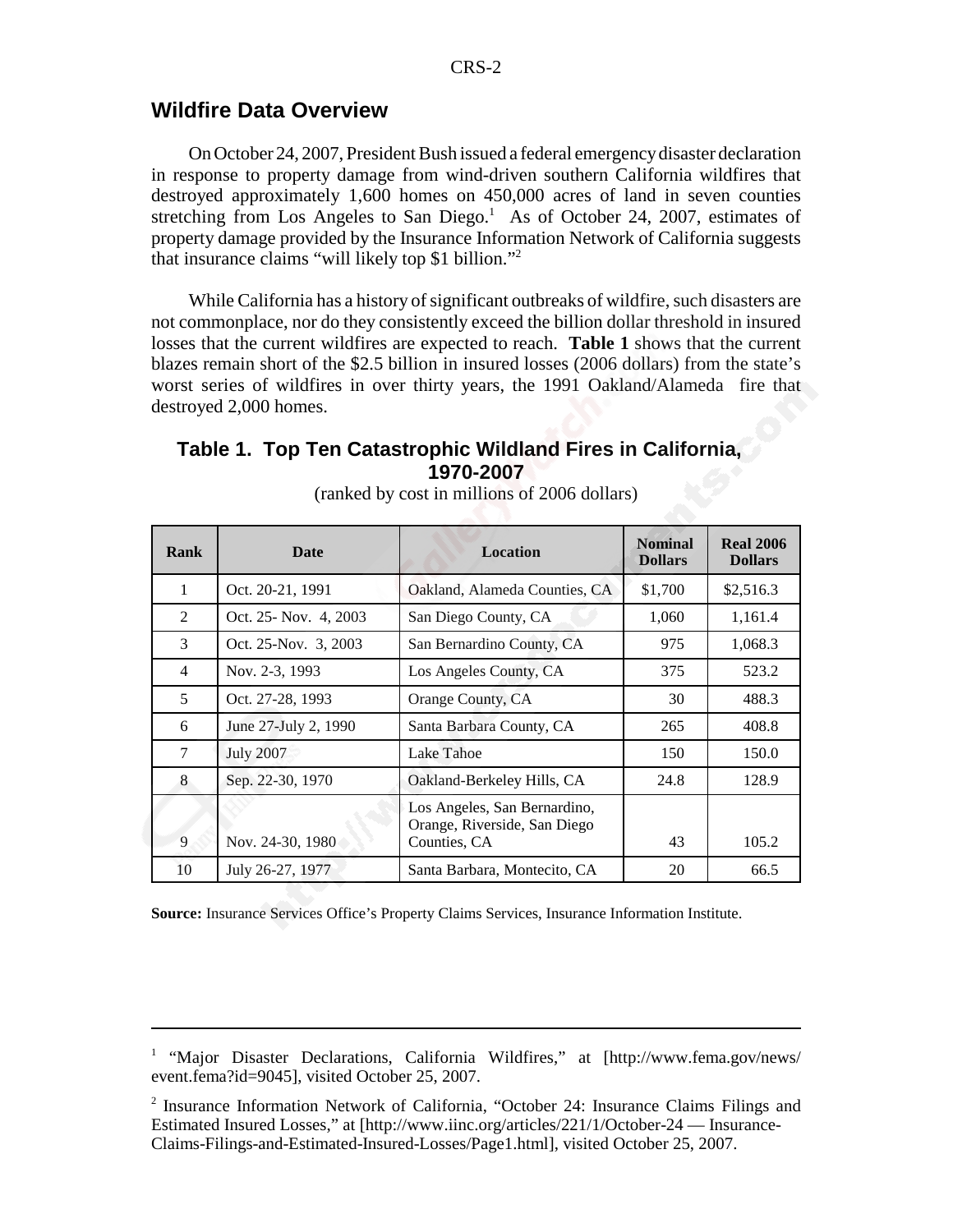Based on available information, it appears that the current wildfires may not result in the over \$2 billion (2006 dollars) in losses that resulted from the wildfires that swept through southern California in 2003, causing \$1.2 billion in insured losses in San Diego County and \$1.1 billion in San Bernardino County. According to the data compiled by the insurance industry, since 2003 California had been relatively calm in terms of catastrophic property losses until the current outbreak.

#### **Insurance and Disaster Recovery**

In brief, when a disaster such as the 2007 California wildfire occurs, productive components in the stricken region or state are destroyed. Resources from other parts of the country are redirected to compensate the victims and to rebuild what was lost or repair what was damaged. The impact of the disaster on the affected region, and its economic recovery, depend in large part on the portion of the losses covered by insurance, or reimbursed through public post-disaster assistance.<sup>3</sup> Through insurance, the risk of financial loss is transferred to an insurance company or other insuring organization.

During the disaster recovery period, the affected local community engages in redevelopment and cleanup efforts (assuming a willingness on the part of investors to redevelop the area after a disaster) that tend to increase local employment and other economic activities. As a general rule, insurance payments and disaster assistance provide a flow of funds into the area.<sup>4</sup> Realizing the potential for profits, investors will likely be attracted to the building boom in the devastated area.

Insurers are able to assume their policyholders' risk because they insure many individuals and can rely upon the law of large numbers to ensure profitability. Insurers know that when a large number of individual risks are combined, the total amount of loss can be predicted with reasonable accuracy. The insurance industry's expertise, therefore, is to forecast the total amount of loss payments for an entire group of risks and charge an amount to cover losses plus the cost of operating the insurance business and a margin for profit. The cost of operating the business is then divided among all the policyholders.

Damages caused by fire and smoke are generally covered under the standard homeowners, renters, and business insurance policies and under the comprehensive portion of an auto insurance policy. While Congress established the National Flood Insurance Program in 1968 due to the absence and high cost of private insurance, no similar program has been established for fire losses, as the private sector generally provides sufficient coverage. Congress and state legislatures have acted in the past, however, to ensure that homeowners in areas deemed higher risk are able to purchase insurance. For example, in addition to standard insurance, homeowners in wildfire-prone

<sup>3</sup> Information on federal disaster assistance is available in CRS Report RL33053, *Federal Stafford Act Disaster Assistance: Presidential Declarations, Eligible Activities, and Funding*, by Keith Bea. Information on federal funding through supplemental appropriations is presented in CRS Report RL33226, *Emergency Supplemental Appropriations Legislation for Disaster Assistance: Summary Data, FY1989 to FY2007*, by Justin Murray and Keith Bea.

<sup>&</sup>lt;sup>4</sup> Certain catastrophic disasters have led some insurers to reconsider past practices to address unanticipated losses. For background see CRS Report RL32825, *Hurricanes and Disaster Risk Financing Through Insurance: Challenges and Policy Options*, by Rawle O. King.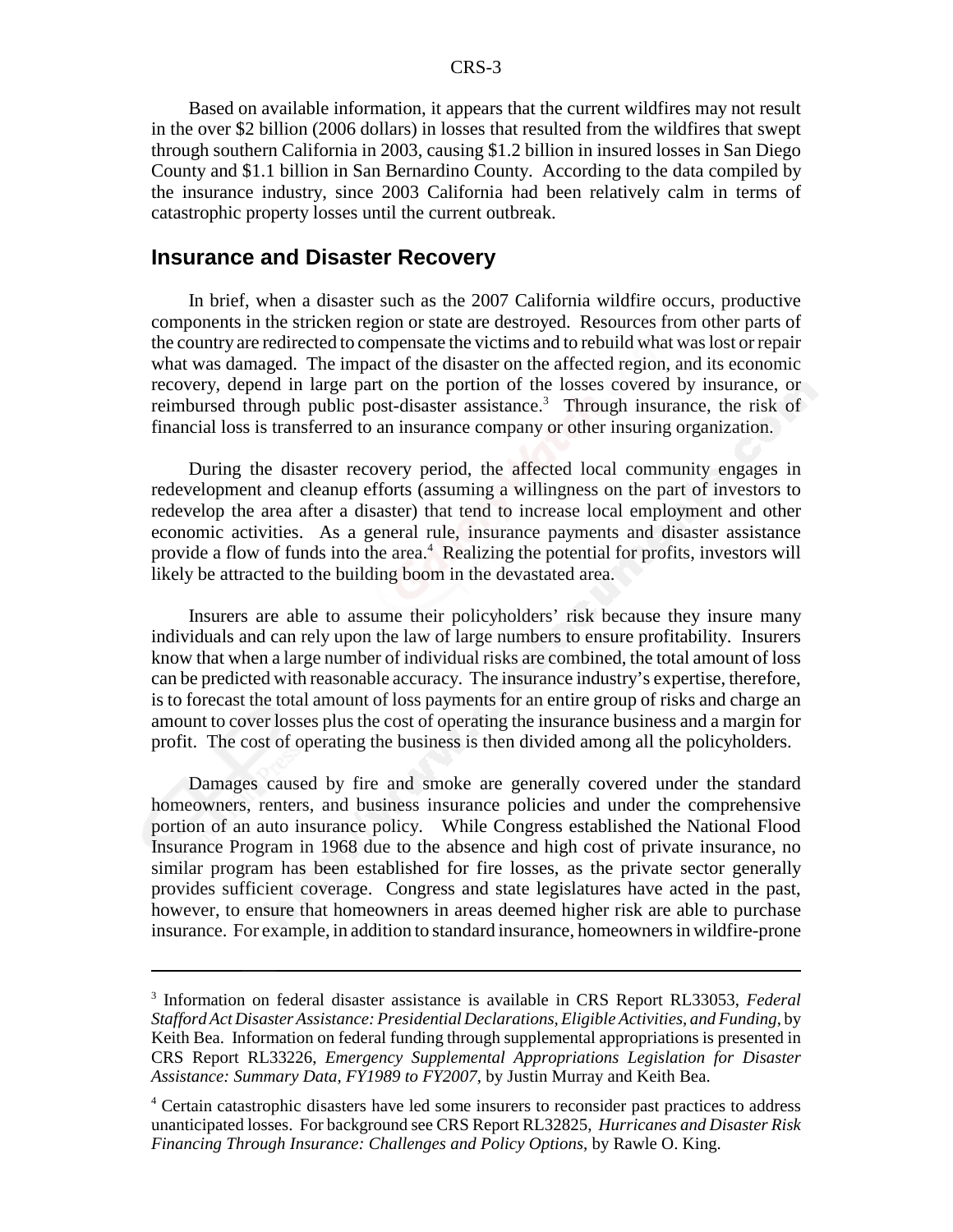areas of California may also obtain insurance protection from California's Fair Access to Insurance Requirement (FAIR) plan.

## **Fair Access to Insurance Rate (FAIR) Plans**

During the urban riots and civil disorders of the 1960s, many of America's cities suffered property losses that caused many private insurers to become reluctant to underwrite property insurance in communities with a high potential for loss. As property insurers withdrew from inner city neighborhoods, citing huge losses, Congress passed, as part of the Housing and Urban Development Act of 1968, three major property insurance programs to alleviate the availability and affordability problem. Fair Access to Insurance Requirement (FAIR) plans provided insurance against fire, riot, and looting to homeowners and businesses who could not obtain such insurance in the voluntary market. FAIR plans are essentially state-mandated and supervised insurance pools of all property insurance companies operating within a state. Although the FAIR plans act as a single insurer, participating insurers actually share the premiums as well as the profits or losses and expenses incurred, based on their share of the voluntary property market in the state. Property owners residing in eligible urban communities (or in designated hazardous brush areas) who are able to meet reasonable underwriting standards, such as minimum fire and health protection standards, may apply to their state's FAIR plan for coverage. FAIR plans offer rates that are set at break-even levels.

As of July 2007, 32 states and the District of Columbia had FAIR plans. In most states, subsidies lower rates below the amount that would be charged in the voluntary market for the same level of risk. While most FAIR plans have lost money in high loss years, they have also been profitable in other years. Losses under the FAIR plan are covered by assessment imposed on member insurers according to their share of the voluntary property market in the state. Insurers are then able to pass the losses onto policyholders in the form of higher rates and in some states to policyholders in the voluntary market as well. Several states allow insurers to recoup losses through rate surcharges. These charges, however, are itemized on a policyholder's premium bill.

In all states except California, residents in any part of the state can apply for insurance through the FAIR Plan as long as they meet Plan criteria. In California, applicants for fire coverage must live in areas specifically designated by the insurance commissioner. These include not only urban communities and some entire counties but also certain areas that are prone to brush fires. According to the Property Insurance Plans Service Office (PIPSO), an organization that compiles data and information on FAIR plans nationwide, in 2006, the California FAIR plan generated \$82 million in direct written premiums from 193,615 habitational policies and 12,509 commercial policies with exposure of \$51 billion.<sup>5</sup>

<sup>&</sup>lt;sup>5</sup> Information on PIPSO is available at [http://www.pipso.com/], visited October 24, 2007. Users of the website must be authorized to have access.